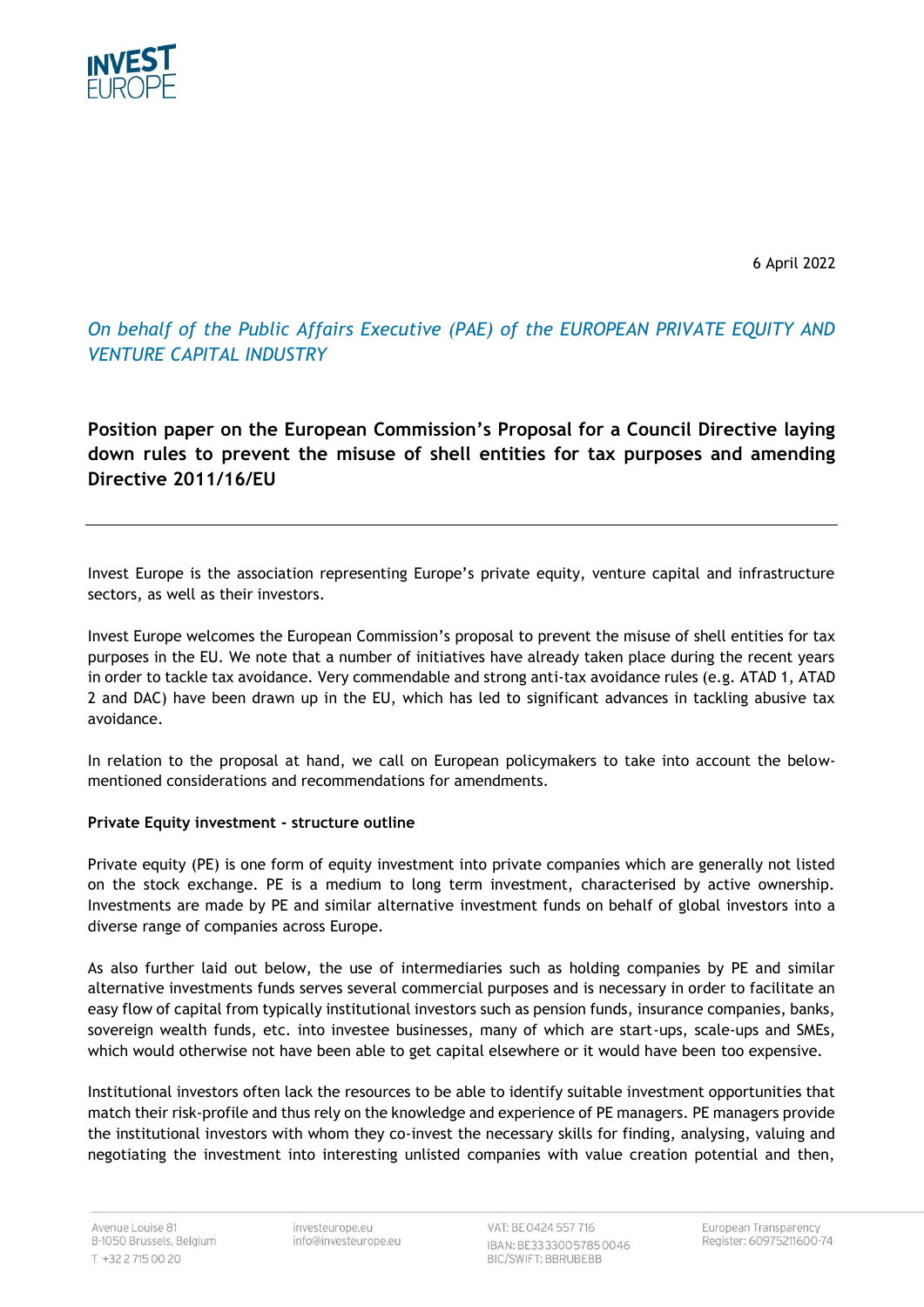

through active board participation, guide and monitor these companies until they are ready to take the next step in their development under the stewardship of new/additional owners. A typical PE fund could hold investments in sectors as diverse as industrial products, life sciences, computer & consumer electronics, energy & environment, transportation and agriculture.

As illustrated in the diagram below, an investment made by an alternative investment fund, in this case a PE fund, typically involves setting up several entities to facilitate an investment or acquisition. These entities all have a commercial purpose.

## **The overall aim of the investment structure is to facilitate the pooling of funds to finance investments and to legally separate each portfolio group from others owned by the same fund.**

The entities or vehicles illustrated in green in the diagram below are typically involved for the following commercial purposes:

- The PE fund: Most PE funds use a limited partnership structure, which involves two main types of actors: (1) a general partner/GP (a PE firm) and (2) limited partners/LPs (the investors, i.e. the pension funds, insurance companies, sovereign wealth funds, banks, etc. committing capital).
- A designated holding company of the PE fund (PE HoldCo): Created to invest (alongside potential co-investors and management), and to ringfence different investments of the PE fund into separate vehicles. There may be a master HoldCo but typically, one holding company is established per investment or investment platform.
- The management equity plan (MEP) pooling vehicle: Created to 'pool' the investments made by the managers of the target (i.e. the investee company) into a combined investment vehicle with representatives of the PE firm as directors of the pooling vehicle for governance purposes. The management of the target typically invests alongside the PE fund in order to incentivize the management with an investment opportunity.
- The top holding company of the Operational/Target group (TopCo): Created to bring together all equity investors into one combined vehicle, which issues securities to the investors in return for the equity contribution equivalent to the desired capitalization.
- An intermediate holding company for financing purposes or to facilitate future events (MidCo): Created to establish a single point of enforcement for the external lenders with a 'clean' ownership, often a requirement laid down by the lenders providing financing in the transaction.
- A holding company bidding for the acquisition of the target (BidCo): Created to pool the equity and debt capital raised to effect the transaction and to provide a single legal acquisition vehicle to acquire shares in the TopCo of the Operational/Target group.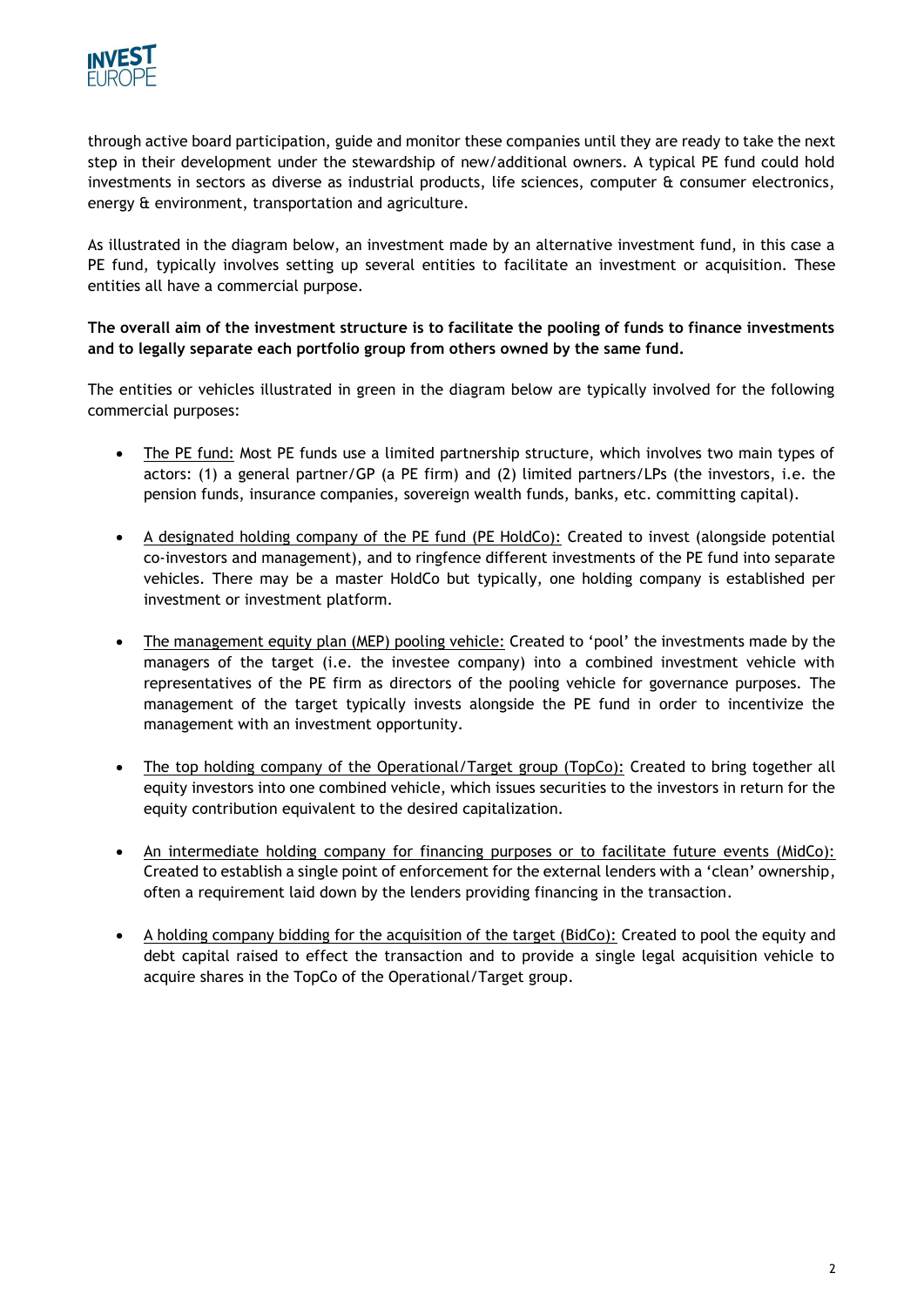



The overview above and the illustration in the diagram is only one potential structure and should not be perceived as exhaustive. Additional entities or vehicles could be set up depending on e.g. the financing needs, further co-investment requirements and objectives of the investment structure. There are a variety of different structures and approaches, including ones where the local service company is not part of the fund management group but is jointly owned by several funds (typically different vintages of the same fund pursuing similar investment strategies).

Such investment structures are critical to the fund industry and are designed to ensure that the investors enjoy the same economics that would have available if the investors took a direct stake in each underlying group. You will note that the limited partners in the fund own the underlying investments via the fund vehicle which is normal a transparent entity. The investments may take the form of both equity and debt designed to meet the commercial needs of investors and the underlying investments. In particular facilitating flexibility. The fund manager is responsible for managing the investments via the general partner ("GP") with the GP making the key decisions. The GP will normally delegate certain administrative activities to the advisor which is a regulated entity.

Within the acquisition structure there will be a number of holding companies, as explained above these exist to deal with financing requirements and meet the needs of the different debt providers. As illustrated, there may also be a need for a management pooling vehicle, to simplify corporate governance where there are numerous management investors. Many funds these days use a master HoldCo which holds multiple investments, as in the illustration, but some funds still use a separate HoldCo for each investment. The key point being that a fund could hold, directly or indirectly, many companies to facilitate the acquisition of underlying portfolio investments. These entities may remain relatively passive in many periods as the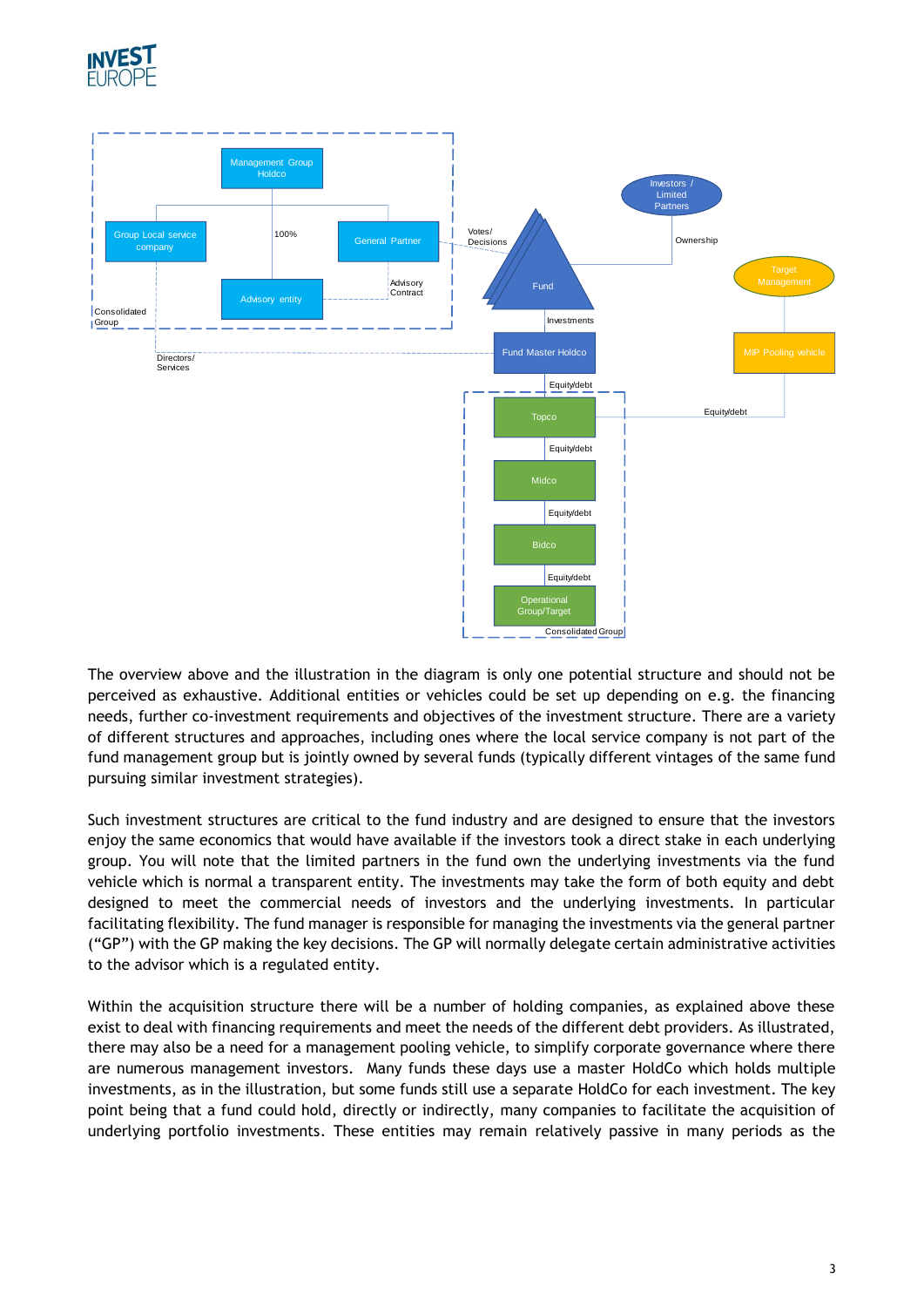

investments are static, the activity will occur as and when there is need, such as change in financing structures, an acquisition, disposal, change of management etc. of an underlying investment of the fund.

One consequence is a requirement to administer the various companies and for efficiency and effectiveness it is normal for the fund manager to provide these services via a local subsidiary ("Local ServiceCo") entity in the same jurisdiction as the HoldCos, providing local directors, accounting services, banking, required to deal with a company on day to day basis. In essence this spreads the cost across the various HoldCos, just in the same manner that a corporate group would provide similar administration services to HoldCos within its group.

However, the key difference to a corporate group is that the fund does not consolidate its investments for accounting purposes as the fund and master HoldCo only hold investments for resale. Preparing consolidated accounts would therefore not be representative of the facts and would distort the position and most funds and their holding entities instead adopting investment company accounting. Consolidated accounts will however typically be prepared for each of the Operational/Target groups below the fund entities. Similarly, the fund manager will ordinarily prepare consolidated accounts to include the accounts of the Local ServiceCo entity, advisory entity and other relevant entities in the investment manager group. The critical point is that whilst the fund manager effectively controls the underlying investments via the GP, there is no corporate or accounting grouping arrangements between them and therefore the exceptions in ATAD 3 need to be adapted to reflect this structure if they are to work for funds and not impede the flow of investment across Europe.

In summary, if an investment structure is designed appropriately, it can encourage and facilitate investors to provide capital, and lead to synergies and efficiencies in the investee businesses, and thereby create economic benefits, additional employment and value optimization.

# **Private Equity industry recommendations for changes to the proposal**

# *The overall rationale of the recommendations*

The overall rationale of the proposed changes suggested by Invest Europe is to better ensure that entities created with the purpose of aggressive tax planning are indeed captured, and at the same time that structures and **entities with genuine commercial purposes will not incorrectly fall within the scope and be impacted unintentionally**.

With regard to the PE industry, it would be detrimental to its continued ability to invest, should the possibility of continuing to use existing investment structures and entities with genuine commercial purposes be limited or disrupted. **This would reduce the economic benefits of these structures, ultimately resulting in fewer investment opportunities and reduced investor appetite.**

PE investments are an essential driver of European growth, employment, innovation, and economic and social prosperity, and should this investment culture be discouraged, it would have serious negative consequences for the EU economy and the many EU businesses and communities depending on these investments, as well as the more than 10 million<sup>1</sup> jobs in the EU deriving from PE and VC investments.

This would particularly be problematic in the times during and in the aftermath of the COVID-19 crisis, where investment in EU businesses and the EU economy is all the more needed. As currently drafted many

<sup>1</sup>10.2 million European employees worked in PE backed companies in 2019. For more information, please see the [Invest Europe Private](http://www.investeurope.eu/media/3948/100544_ie_pe_at-work_report_online_210601.pdf)  [Equity at Work research](http://www.investeurope.eu/media/3948/100544_ie_pe_at-work_report_online_210601.pdf) report (published May 2021).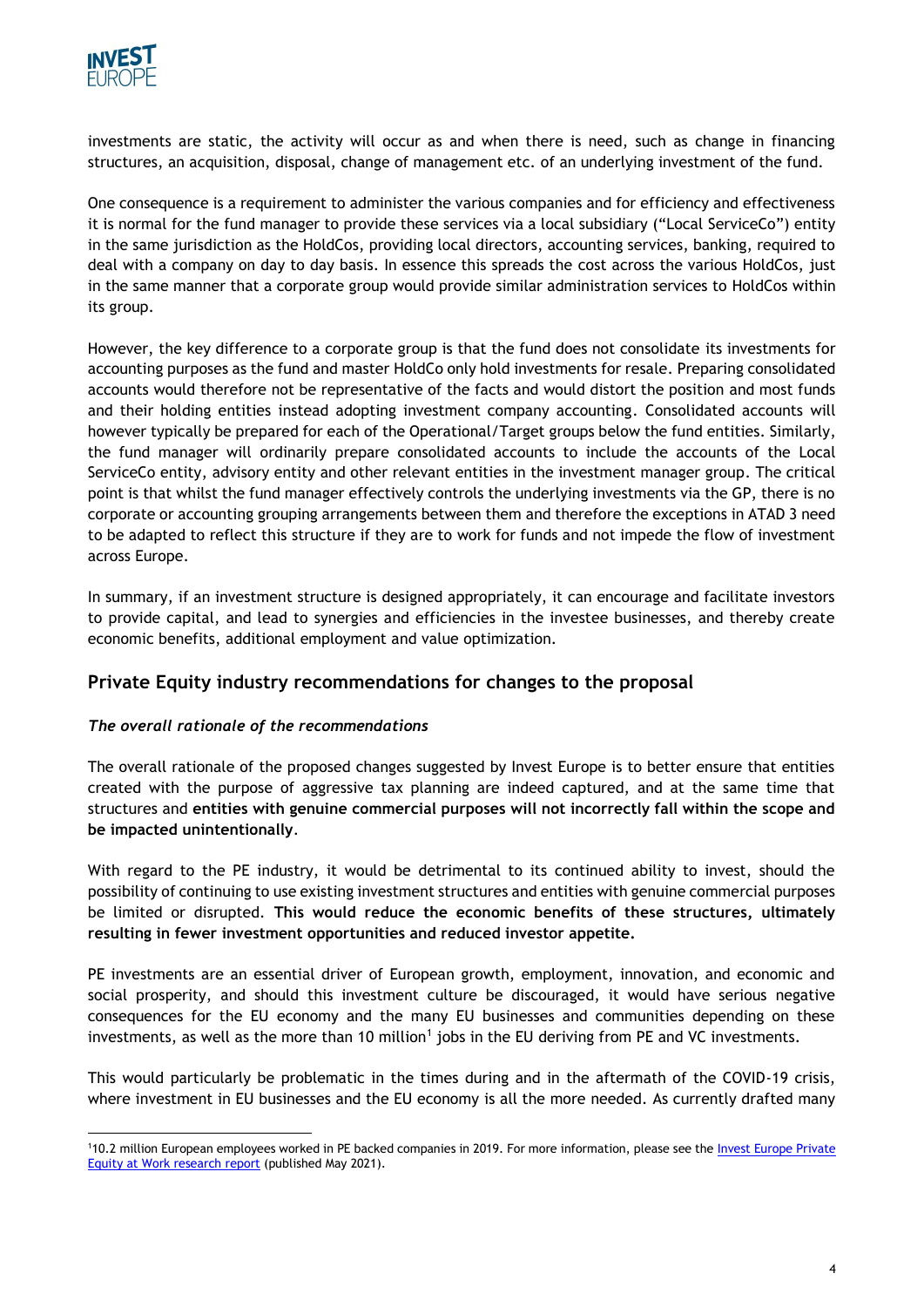

of the exemptions would not adequately apply to the funds industry nor would the substance tests outlined be easy to apply in the context of the structures outlined above. We have therefore recommended key changes to the proposed directive to help address these concerns, as outlined below.

# **1. The exemption for regulated financial undertakings (Article 6(2)(b))**

We consider that it is essential and in line with the principal of proportionally for there to be an exemption for investment funds in these PE industries that adequately protects both the PE Fund entities themselves as well as their holding infrastructure.

We very much welcome the proposed exemption for regulated financial undertakings set out in the proposal. However, for this exemption to be useful in a PE context, it is essential that it also adequately and cohesively covers all types of PE investment vehicles to which these types of investors commit capital in these industries.

In particular although the current exclusions cover both AIFs and AIFMs, which is important and we would like to see retained, we note that these exclusions alone do not offer full coverage of the likely low risk fact patterns found in a typical PE Fund structure. International PE Funds are often structured using more than one fund vehicle to which investors subscribe, to facilitate various regulatory, legal and commercial requirements. Investments may be made by investors through parallel fund vehicles and/or feeder vehicles, to allow investment in different currencies, or investments with different fee structures. In addition, aggregator vehicles and/or co-investment arrangements are also a common feature of PE Fund structures. In some cases these entities may not themselves be AIFs, although they would typically be under common management with the other AIFs in the structure.

Whilst we recognise the need for a carefully drawn exemption which does not allow higher risk structures to escape the ambit of ATAD 3, it is equally important to ensure that the exemption is appropriately drawn such that no unintended and arbitrary differential treatment results.

We consider that including a new exempt category for such 'investment funds' would be the most effective way to achieve a robust, coordinated and coherent regime as regards PE Funds, that remains consistent with the wider aim of combating tax avoidance and evasion practices, with a view to consistency with existing policy provisions in the policy area (as noted in the Directive Explanatory Memorandum).

We note in this regard that a central principle behind the creation of ATAD 3 has been to ensure consistency with other Union policies and future initiatives. Given the careful and detailed work already carried out in developing an appropriate and tightly drawn definition of an 'investment fund' in relation to Pillar Two (see below), we propose that this same definition should also be used for the purposes of the ATAD 3 exclusions.

| <b>Recommendation 1</b>                                                                                                                                                                   |
|-------------------------------------------------------------------------------------------------------------------------------------------------------------------------------------------|
| We suggest adopting the definition of 'Investment Fund' outlined in OECD Pillar 2:                                                                                                        |
| 'investment fund' means an entity or arrangement that meets the following conditions:<br>(a) it is designed to pool financial or non-financial assets from a number of mostly non-related |
| <i>investors;</i>                                                                                                                                                                         |
| (b) it invests in accordance with a defined investment policy;                                                                                                                            |
| (c) it allows investors to reduce transaction, research and analytical costs or to spread risk                                                                                            |
| collectively;                                                                                                                                                                             |
| (d) it is primarily designed to generate investment income or gains, or protection against a                                                                                              |
|                                                                                                                                                                                           |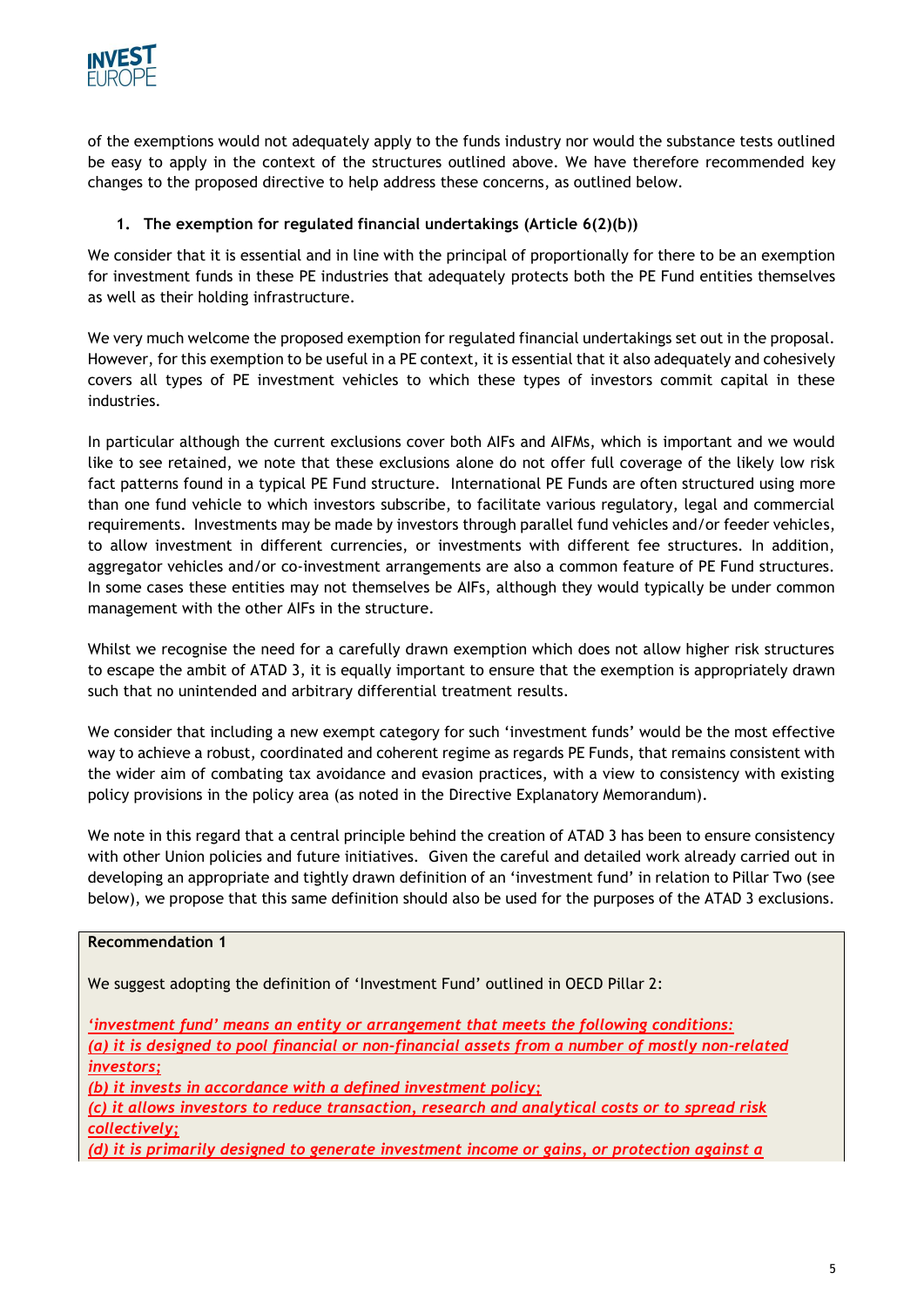

*particular or general event or outcome; (e) its investors have a right to return from the assets of the fund or income earned on those assets, based on the contribution they made; (f) it, or its management, is subject to the regulatory regime for investment funds in the jurisdiction in which it is established or managed; and (g) it is managed by investment fund management professionals on behalf of the investors;*

**In addition, it is paramount that in addition to the regulated investment fund that the various entities sitting below the fund as outlined in the example structure above, are also covered by the exemption for regulated financial undertakings.** As noted these holding entities are set up for various genuine and substantive commercial or legal purposes.

It is for this reason that the OECD Pillar 2 agreement is such that the exemptions covering investment funds is crafted to al**so cover entities that are owned by excluded entities, such as holding companies**. Should such entities not equally be covered by the proposal at hand, it would create **an uneven playing field to the disadvantage of the EU entities, who would face stricter regulatory burdens than similar third country entities.**

Expanding the definition to cover intermediaries such as holding companies owned by regulated financial undertakings, in line with the Pillar 2 approach, would also be consistent with the aim of excluding undertakings whose activities are subject to an adequate level of transparency and therefore do not present a risk of lacking substance for tax purposes. We recommend expanding the definition of regulated financial undertaking to mitigate this point as outlined below.

### **Recommendation 2**

We suggest modifying Article 6(2)(b) as such:

*(b) regulated financial undertakings, and entities that are at least 95% owned, directly or indirectly, by regulated financial undertakings or through one or more such entities, and that have the main function of holding assets or investing funds for their benefit;*

# **2. Concept of an 'associated enterprise' (Article 5(1))**

As explained above, it is anticipated that, even if our proposals above are adopted, there may well still be situations where the structures used by PE Funds are not clearly excluded under Article 6(2) and where the other provisions of ATAD 3 are therefore in point.

It is therefore also important to the PE industry to address some specific technical aspects of ATAD 3 that we consider would not operate as intended nor in line with the stated policy intentions of ATAD 3 as they apply to PE Funds.

We also note that these very real concerns also make it particularly important to implement the recommendations set out above, because at present the lack of a clear route through the various tests and exemptions within the Directive for entities owned by PE Funds, even where in common sense terms these do have real substance and commercial purpose, in our view risks creating a disproportionate compliance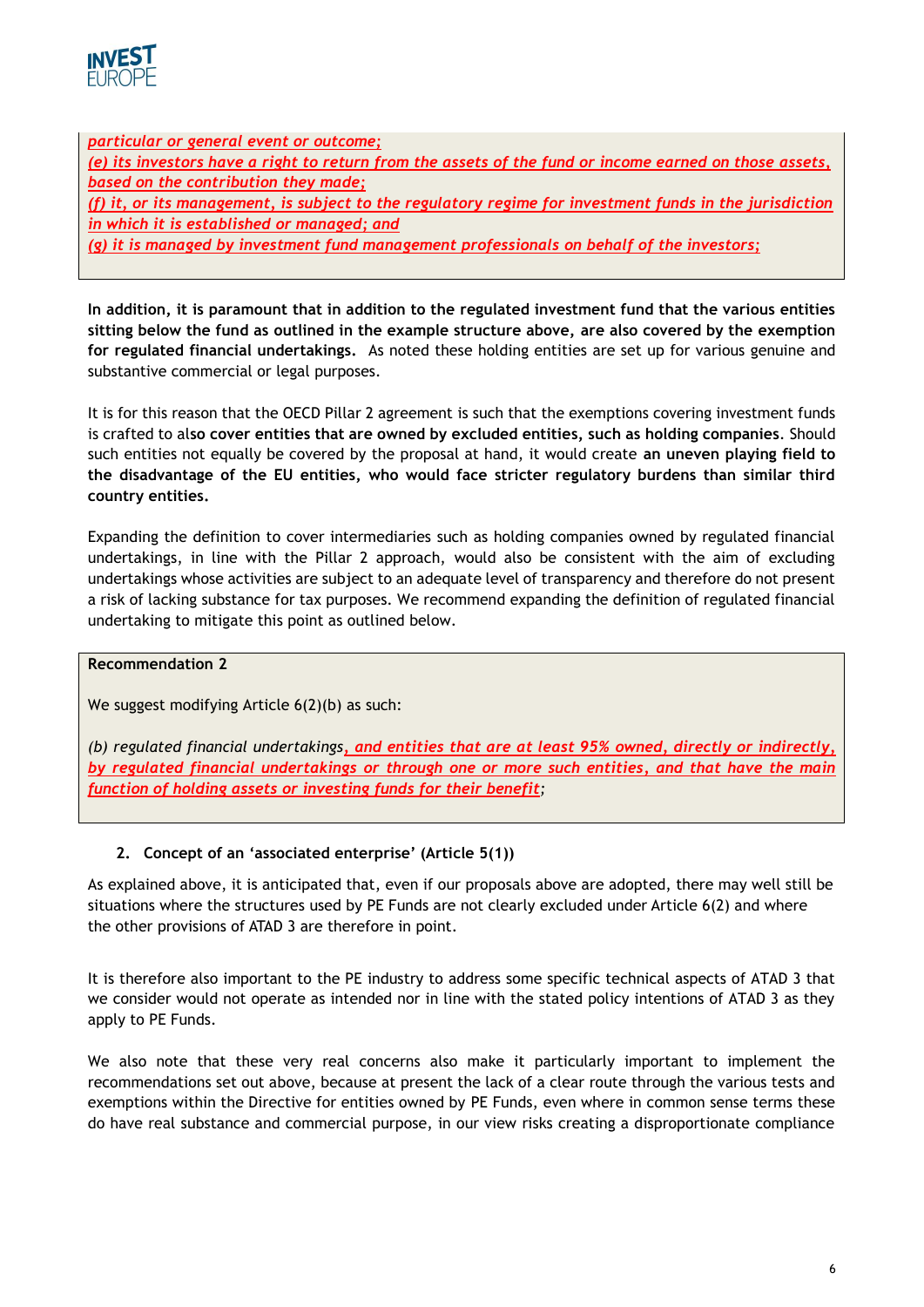

burden and reliance on the 'rebuttal' procedure as the only realistic route out of the rules in too many low risk situations.

In particular, the proposed definition of 'associated enterprises' is relatively narrow, not taking into account various relations between entities set up in different perfectly legitimate structures.

In the context of a well-run PE Fund management group, it is a likely scenario that there are a large number of local staff employed by a local 'service company' member of that of the Investment Manager or its corporate group. Those staff may for example be dedicated to working on specific types of investment or groups of deals that are owned across several 'vintages' of a fund. As such, it will very commonly be the case that they may work for multiple entities across more than one PE Fund structure. It is clearly important for both these staff and their employer that they have a single and (importantly) continuous employment contract with a single entity, under which they can benefit for their full entitlements as an employee within the supportive framework of European law in this area. Fragmenting their employment or causing them to 'move jobs' every time a particular investment company is bought or sold would clearly be detrimental to both the employee and employer.

In order to enable these tests to apply appropriately in the context of PE Funds and ensure that the valid commercial arrangements described above are appropriately reflected in the regulations, it is necessary to introduce a new part to the definition as outlined in (e) below.

**Recommendation 3**

We suggest modifying Article 5(1) as such:

*1. For the purposes of Articles 4 and 7 this Directive, 'associated enterprise' shall mean a person who is related to another person in any of the following ways:*

*(a) a person participates in the management of another person by being in a position to exercise a significant influence over the other person;*

*(b) a person participates in the control of another person through a holding that exceeds 25 % of the voting rights;*

*(c) a person participates in the capital of another person through a right of ownership that, directly or indirectly, exceeds 25 % of the capital;*

*(d) a person is entitled to 25 % or more of the profits of another person.* 

*(e) a person that is a regulated financial undertaking pursuant to Article 6 (2) (b) sub category (c), by acting as a fund manager of a person that is a regulated financial undertaking pursuant to Article 6 (2) (b) sub category (i) or (\*) [reference to new sub category for pillar 2 investment funds], together with associated enterprises of such persons.*

### **3. The exemption for undertakings with holding activities (Article 6(2)(d))**

It appears that the intention behind this exemption is to exempt holding companies and other similar intermediaries situated in the same Member State as their ultimate shareholders.

In PE investment structures, holding companies take the form of a regional investment platform located in the same Member State as the fund itself, its shareholder.

Present wording would lead to such structures not clearly being exempted, because the technical definitions of 'ultimate parent entity' (which requires consolidation) and 'undertaking's shareholder(s)' (which does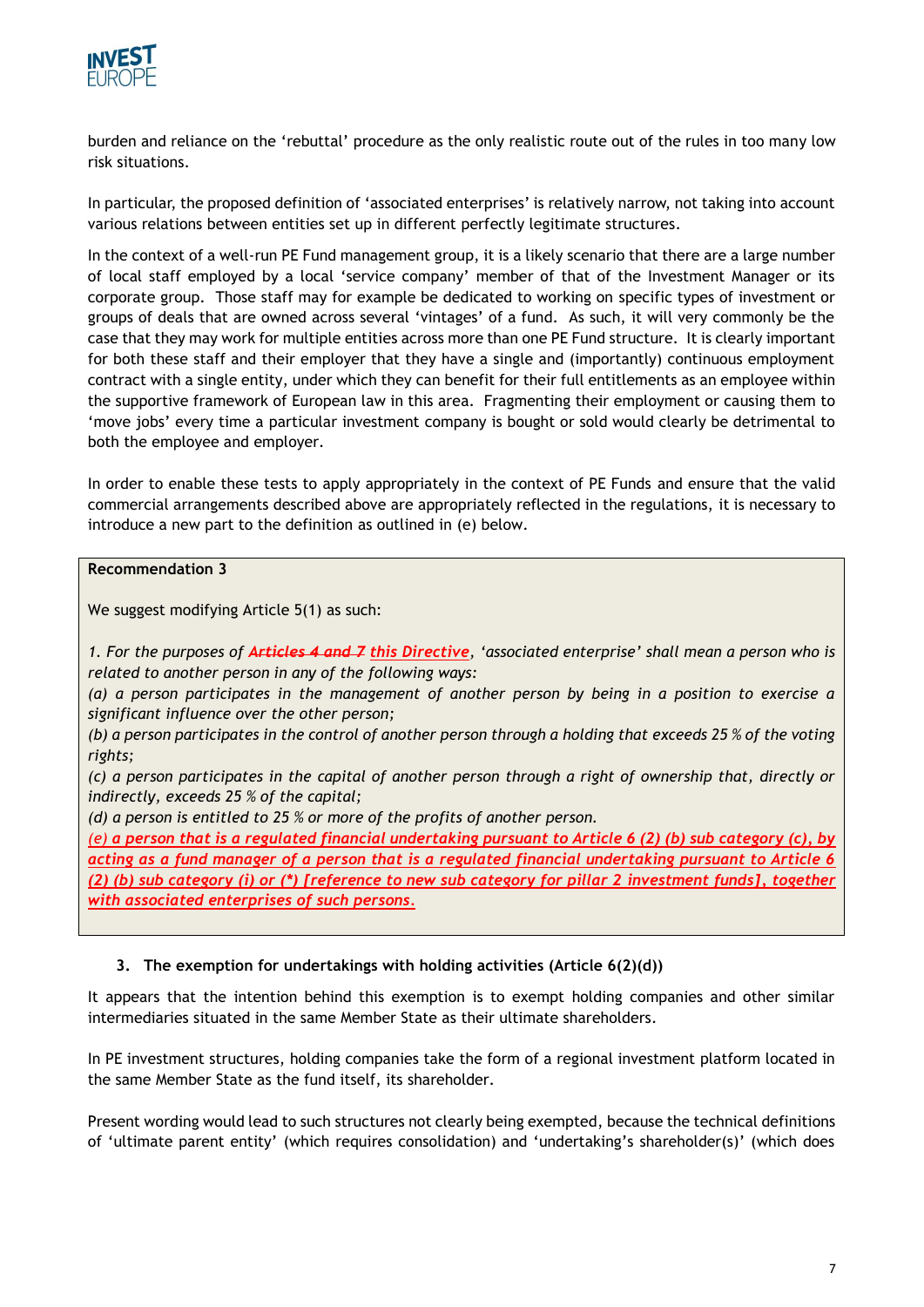

not cater for 'tax transparent' entities not needing to maintain substance) as drafted would not apply to a typical PE fund. Therefore, it *should be clarified that it also covers holding companies outsourcing activities to associated enterprises (as defined in our expanded definition recommended above) in the same jurisdiction.*

#### **Recommendation 4**

We suggest modifying Article 6(2)(d) as such:

*(d) undertakings with holding activities that are resident for tax purposes in the same Member State as the undertaking's shareholder(s), or the ultimate parent entity, as defined in Section I, point 7, of Annex III to Directive 2011/16/EU, or an associated enterprise to which activities have been outsourced;* 

In this regard we also consider therefore that, for this exemption to be usable by PE Funds, the definition of 'undertaking's shareholders' should be amended to clarify its application in the context of a PE Fund structure. The definition at present applies so that not only direct shareholders have to be resident in the same jurisdiction as the entity (where this test might reasonably be passed where the PE fund and holding company are based in the same jurisdiction), but also all indirect shareholders in certain circumstances would also need to be resident in the same jurisdiction. This is a very broad concept which looks to target situations where shell companies are used in the chain of ownership. Our view is that this definition is too wide currently, in that it is not clear whether it is intended to apply where there is an ATAD 3 exempt, or transparent entity in the chain of ownership which does not have substance. In a PE Fund structure this could prevent this exclusion being used even if all the ultimate investors were in the same jurisdiction as the underlying entity in question, because the tax transparent fund itself would not typically have 'substance'.

However, if a PE fund is a limited partnership, it would not itself be subject to Article 7(1) of the Directive because it is not an undertaking that is 'tax resident' anywhere. Similarly on the basis that the PE fund is a 'regulated financial undertaking' it would itself be outside the scope of Article 7(1).

### **Recommendation 5**

The definition of 'undertaking's shareholders' could helpfully be amended to refer to:

"a chain of undertakings none of which *(if and to the extent that such undertaking is within the scope of Article 2 and is not an exempt entity pursuant to Article 6(2) of this Directive)* fulfils the indicators of minimum substance…"

### **4. The five full time equivalent staff exemption (Article 6(2)(e))**

We consider that as currently drafted the exemption contained in Article 6(2)(e), which requires undertakings to have 'at least five own full time equivalent employees or members of staff exclusively carrying out activities generating the relevant income' is extremely limited, it in essence penalising valid commercial structures where employees are not employed by the correct entity in a structure.

It would be helpful to build in the concept of employees of 'associated entities', as defined above in recommendation 3 above, being allowable in this context and throughout the Directive and for the test to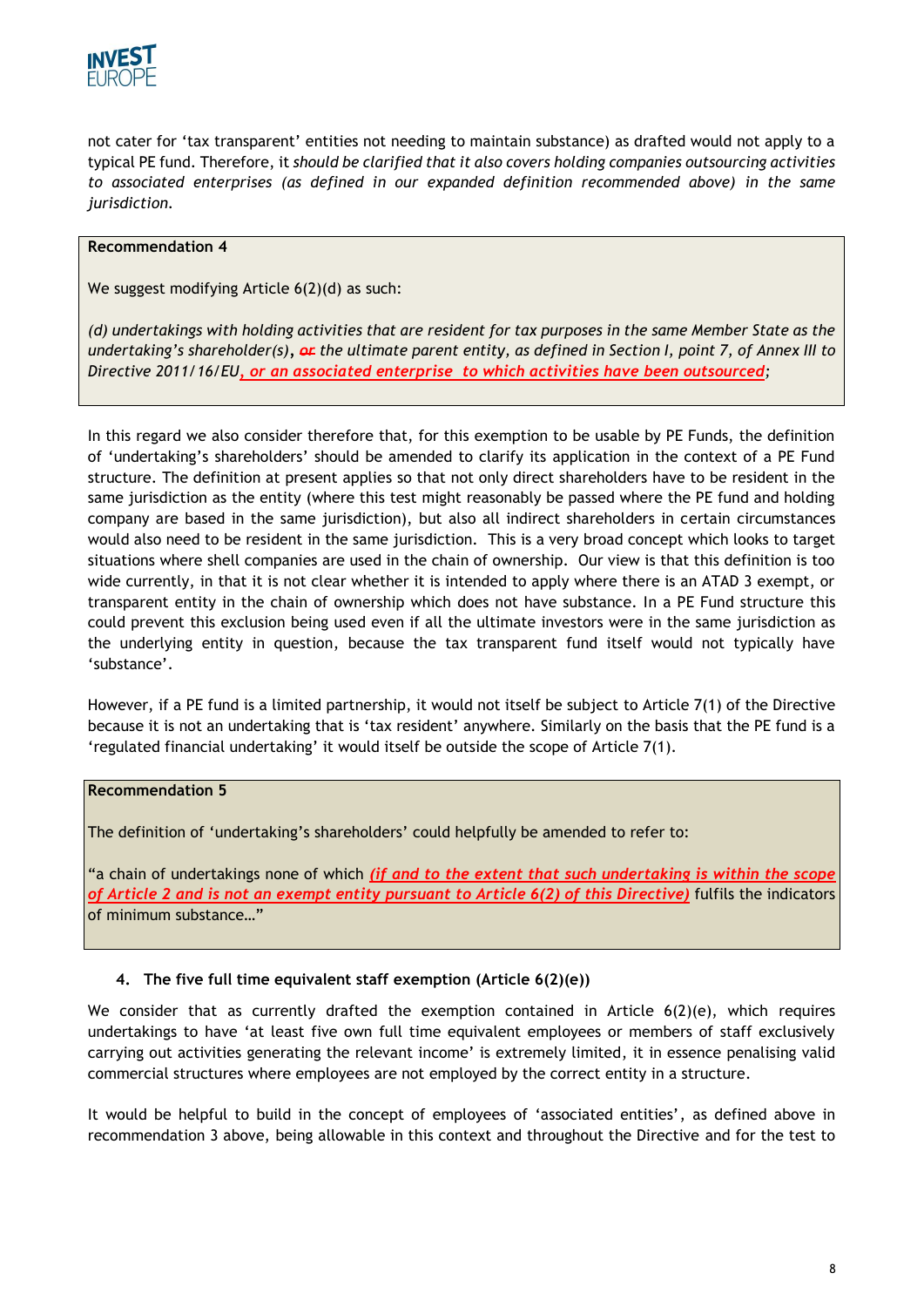

be considered on a group basis rather than on an entity by entity basis, thus securing that the inclusion of expanded associates captures the whole group.

#### **Recommendation 6**

We suggest modifying Article 6(2)(e) as such:

'at least five own full time equivalent employees or members of staff *of the entity or its associated entities* are exclusively carrying out activities generating the relevant income'

### **5. Gateway criteria - Outsourcing (Article 6(1)(c))**

There are many legitimate commercial reasons why not every company within the structure of an investment fund and its manager will have its own employees, premises and the other indicators of so-called 'substance', as is no doubt also the case for many corporate group structures .

We would welcome more clarity on the part of the gateway criteria concerning outsourcing of administration and decision-making, and the type of arrangements that are contemplated to be within the scope.

**It is key to ensure that the gateway test will not require all day-to-day operations and decisions to be carried out by persons who are direct employees of a specific legal entity in order for it not to be considered a 'shell'**.

The gateway should differentiate between genuine third-party outsourcing and centralisation of in-country substance within the overall infrastructure of a regulated investment fund and its investment manager.

*The focus on substance should rather be on an in territory basis rather than extremely narrowly applied to a specific legal entity*, without such reading it is inevitable that the proposed directive will capture a much wider range of normal commercial situations than the type of outsourcing it appears to have been aimed to target.

In this regard, specifying that the criteria on outsourcing would not cover situations where the undertaking has outsourced to an associated enterprise within the same jurisdiction would deal with a large majority of potential issues.

### **Recommendation 7**

We suggest modifying Article 6(1)(c) as such:

*(c) in the preceding two tax years, the undertaking outsourced the administration of day-to-day operations and the decision-making on significant functions, other than to an associated enterprise within the same Member State as the reporting undertaking.* 

### **6. Gateway Criteria - Retroactive application of Article 6(1)(c)**

The proposal provides that the gateway on outsourcing shall be tested by reference to the preceding two tax years. The testing period would therefore encompass the two years before the first year of application of the directive, i.e. a period of time where the directive itself is not yet in force. **This situation creates a**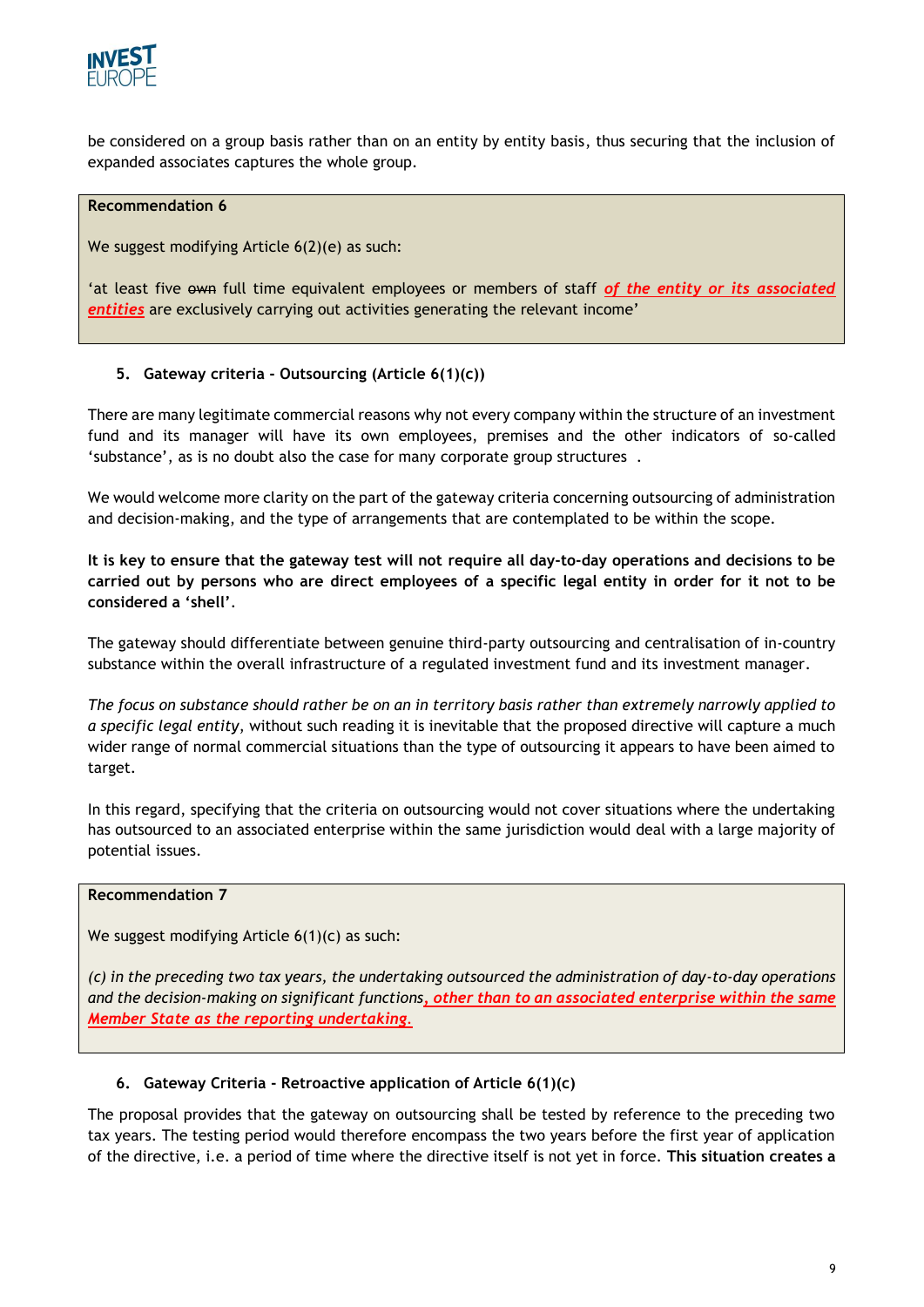

**serious issue of legal certainty for undertakings,** at risk of being assessed in relation to criteria impossible to know and implement in the two years before the application of the directive.

### **Recommendation 8**

We suggest modifying Article 6(1)(c) as such:

*(c) in the preceding two tax years, starting at the earliest from the date of application of this Directive, the undertaking outsourced the administration of day-to-day operations and the decision-making on significant functions.* 

### **7. Additional points for consideration**

### *Application of the substance indicators (Article 7(1))*

Substance in terms of employees, offices, etc. is not the only relevant indicator for determining whether an entity is a shell entity or not. Several company groups establish entities due to legitimate commercial reasons, but these entities might not have so-called 'substance".

**It is imperative that the substance test does not undermine the commercial operation of legitimate businesses, and therefore, the 'substance' should be assessed by reference to the overall level of substance in the Jurisdiction in question of the entity and its Associated Enterprises/rather than at the level of each individual entity.** 

In order to take into account the operational set up of a PE investment structure, we believe that the requirements in the substance test would benefit from further clarification or additional guidance on their application to such structures, notably in relation to the following issues:

- On the condition on own premises or premises for exclusive use, clarification is needed on the situation where it is natural for cost efficiency and operational purposes that the office space is pooled between the local entities. A requirement of a single designated space per legal entity does not seem realistic, and would ignore the cost efficiencies that companies and fund managers have to undertake.
- On the condition on directors, the specific situation of PE fund structures must be considered in relation to the reference to directors that "are not employees of an enterprise that is not an associated enterprise and do not perform the function of director or equivalent for other enterprises that are not associated enterprises" (Article  $7(1)(c)(i)(4)$ ). In the context of a PE fund management group, it is likely that a large number of local staff are employed by a local company that is part of the corporate group, dedicated to work on specific types of investments in the jurisdiction. Those staff will very commonly work for multiple entities across more than one PE fund structure. However, as mentioned above, the relatively narrow definition of an 'associated enterprise' in the proposal at hand would not treat different portfolio investments of different PE funds, which are however managed by the same PE fund management group, as associated enterprises of each other or of the fund manager. In order to properly recognise the position of PE fund management groups with substantial local presence, it would be reasonable that this condition is assessed at local group level rather than entity level (with the local 'group' concept for these purposes enabling the fund manager and portfolio investments to be treated as being within the same 'group').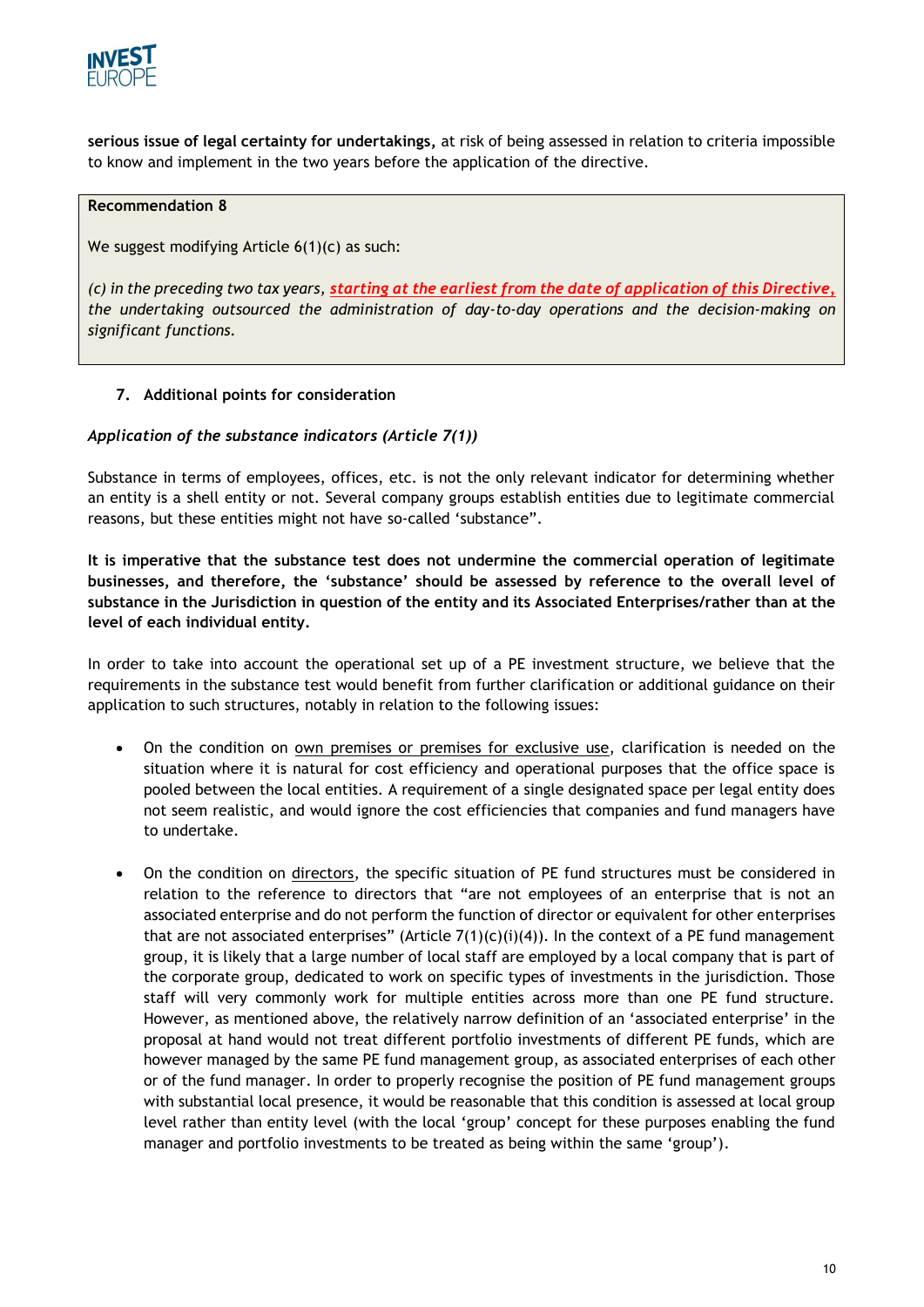

• The condition on employees requires them to be "qualified to carry out the activities that generate the relevant income for the undertaking" (Article  $7(1)(c)(ii)$ ). However, it is unclear how this can be demonstrated in practice and what type of qualification might be required, in the case where the undertaking in question derives income from its underlying investments.

Expanding on the definition of an associated enterprise a suggested in the above would help to address these issues.

### *Rebuttal of the presumption (Article 9)*

- We believe that the current wording on rebuttal of the presumption raises several issues of uncertainties for a wide range of taxpayers. We would welcome substantive clarificatory guidance on how the presumption of not having minimum substance might be rebutted. In particular further clarification on what the test as to 'commercial rationale' and having control over and bearing the risk of the business activities entails is much needed.
- Such guidance should address various different contexts. In the context of PE funds using investment structures with intermediaries such as holding companies, the guidance should make clear that the as regards entities within such structures which are based in jurisdictions where the relevant investment fund or manager has a significant presence, this should be sufficient to rebut the presumption.

In the absence of any of the above changes being made, a large number of individual entities in PE Fund structures are likely to need to rely on this rebuttal procedure and so it needs to be clearer how this would apply in practice. The administrative burden for tax authorities of Member States to apply this process would be significant and we are concerned that a lack of clearer principles in this area this may lead to inconsistent application of these rules, rather than harmonisation across the Member States.

We hope the above has clarified that Invest Europe welcomes the proposal and our aspiration to be helpful in securing that it achieves its laudable aims. This whilst also securing that no unintended collateral damage is done to perfectly legitimate structures that serves to secure investments streams to European companies. Evidently, we remain at your service, should you have any questions or comments and would to that end be delighted to clarify and discuss further in a meeting, recognising that these are complex issues well worth further elaborations.